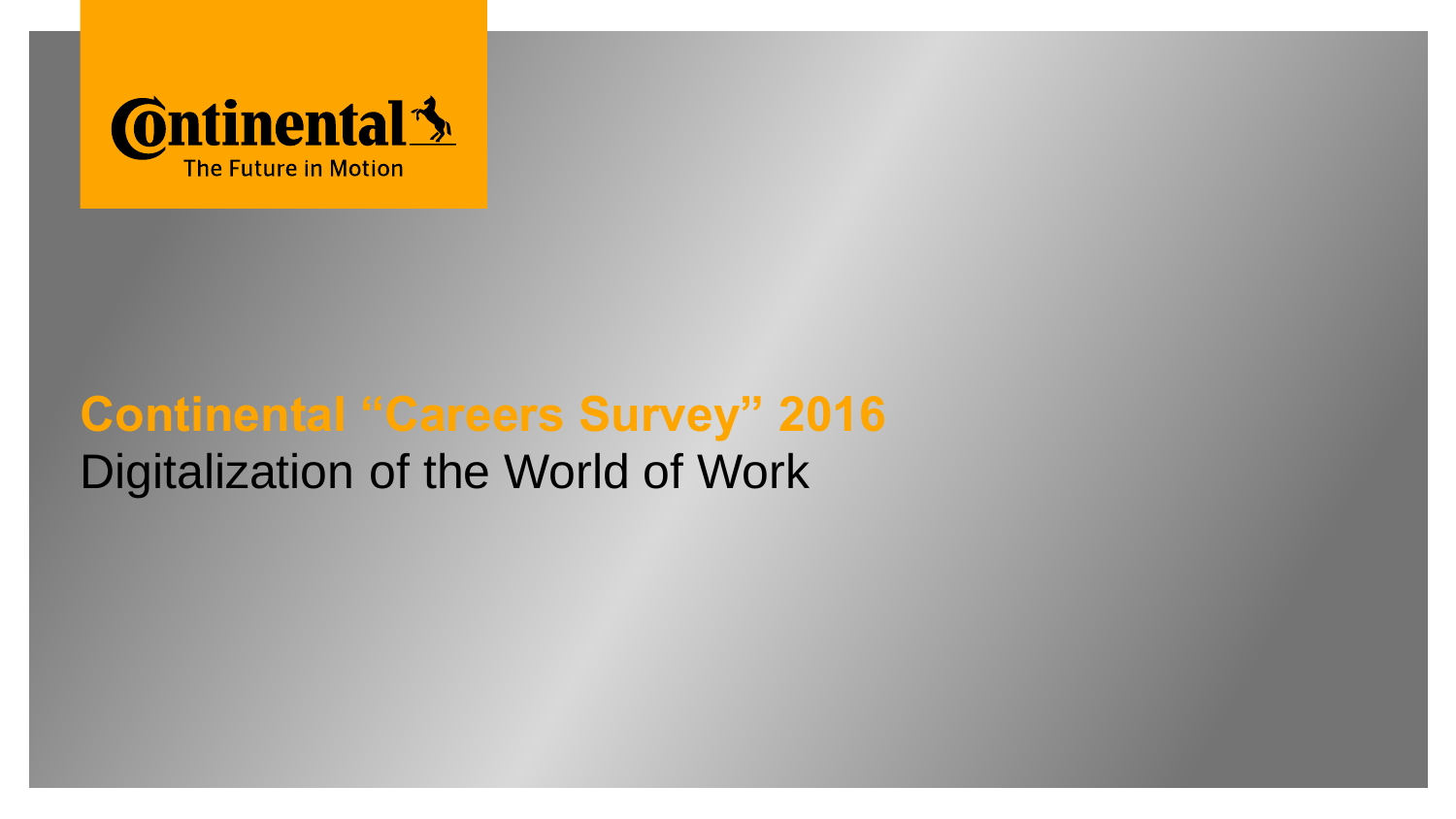

- The thirteenth version of the Continental "Careers Survey" focuses on digitalization.
- In mid-2016, Continental commissioned the Institute for Applied Social Sciences (infas) to carry out a representative survey of around 1,000 students and employed persons between the ages of 35 and 50 in Germany on their expectations of work life.
- Outcome: Academics in Germany view the digitalization of the world of work with both confidence and concern.

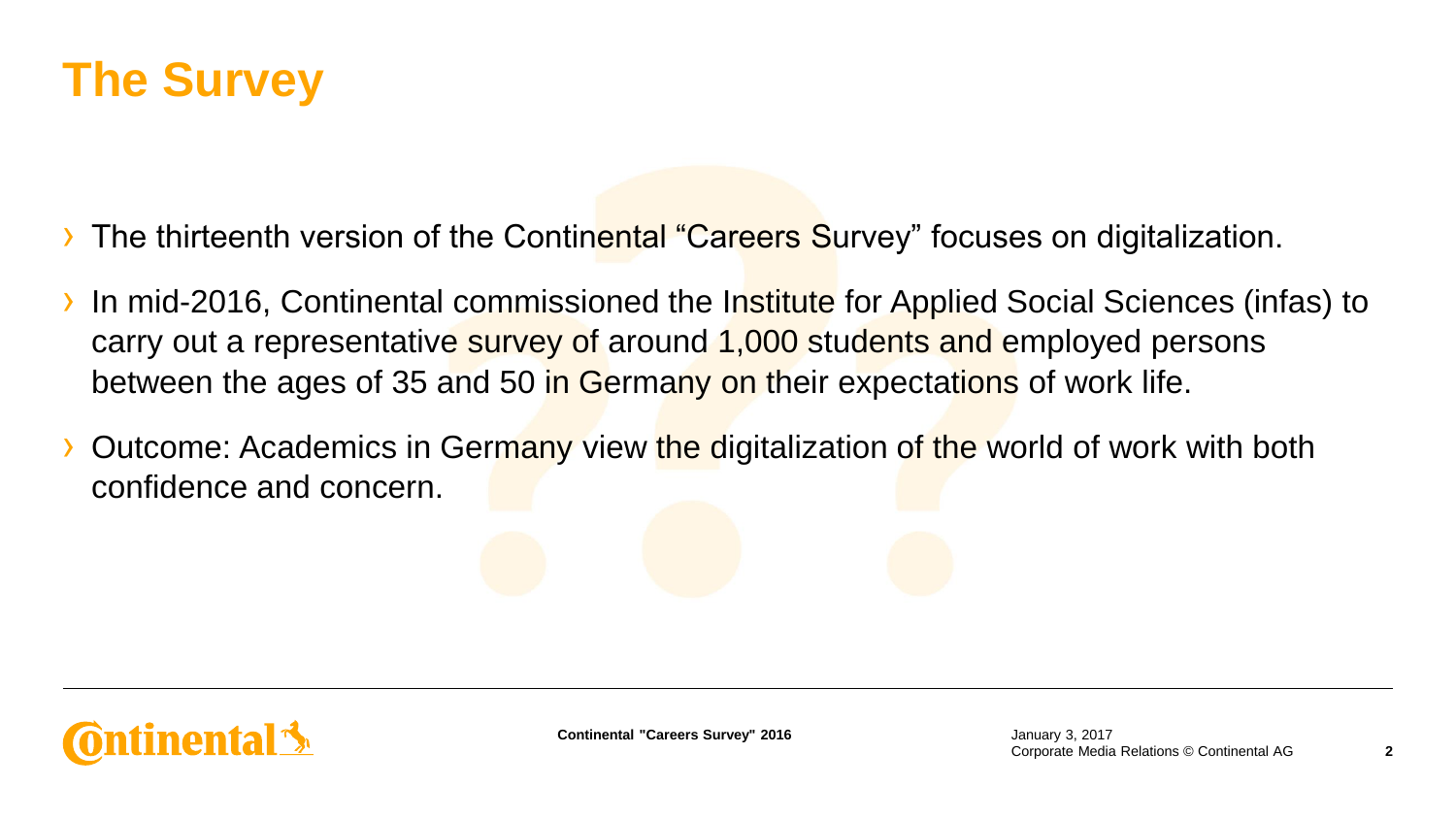#### **Results** Digitalization of the World of Work





**Continental "Careers Survey" 2016**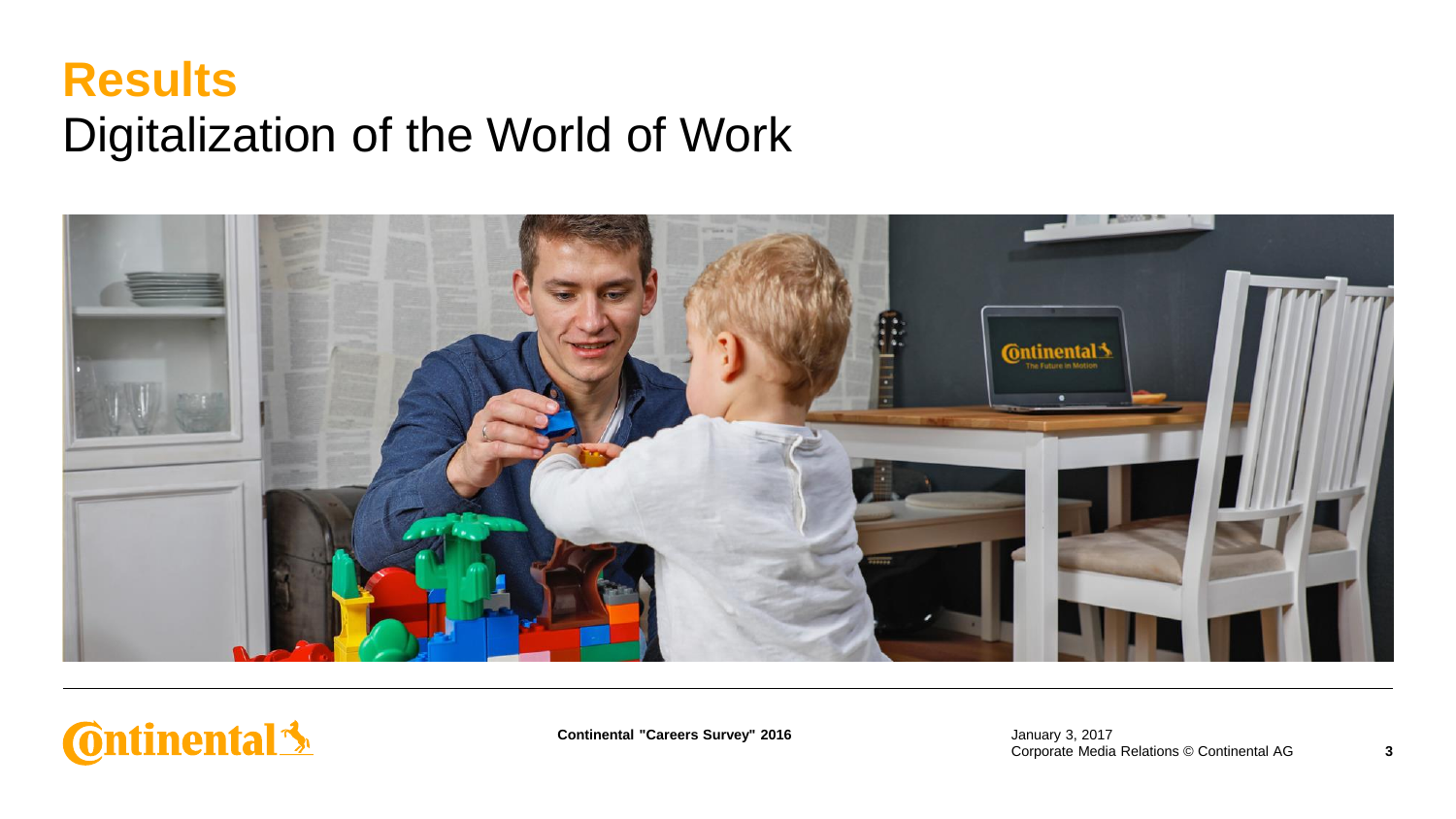# **Associations with "Digitalization"** No Fear of the "Computer Colleague"



**Question:** When you hear the term digitalization, what do you think about? What comes to mind, off the top of your head?

Figures in percent; encoded responses

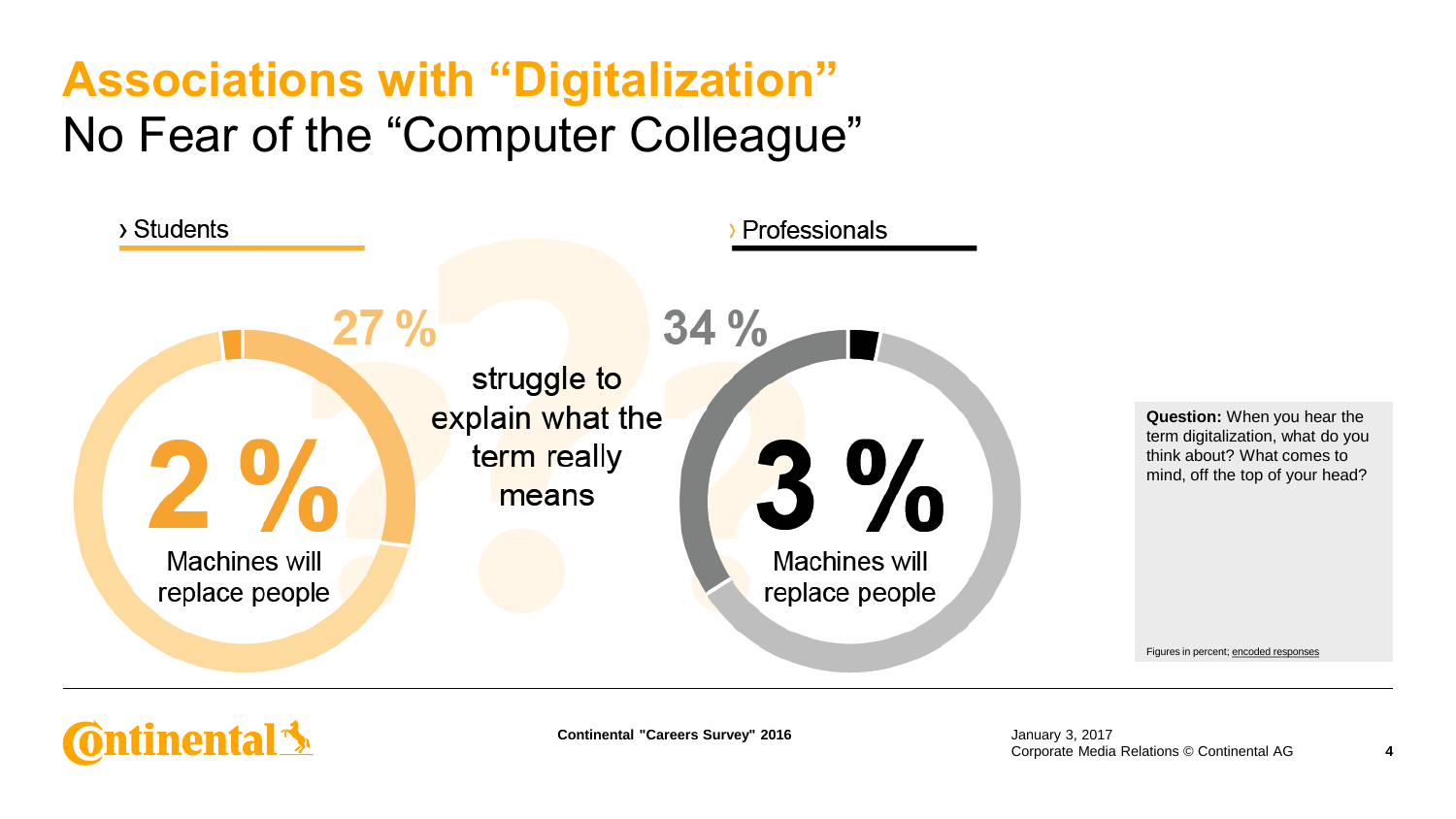# **Associations with "Digitalization"** Smart Technology and Paperless Offices



**Question:** When you hear the term digitalization, what do you think about? What comes to mind, off the top of your head?

Figures in percent; encoded responses

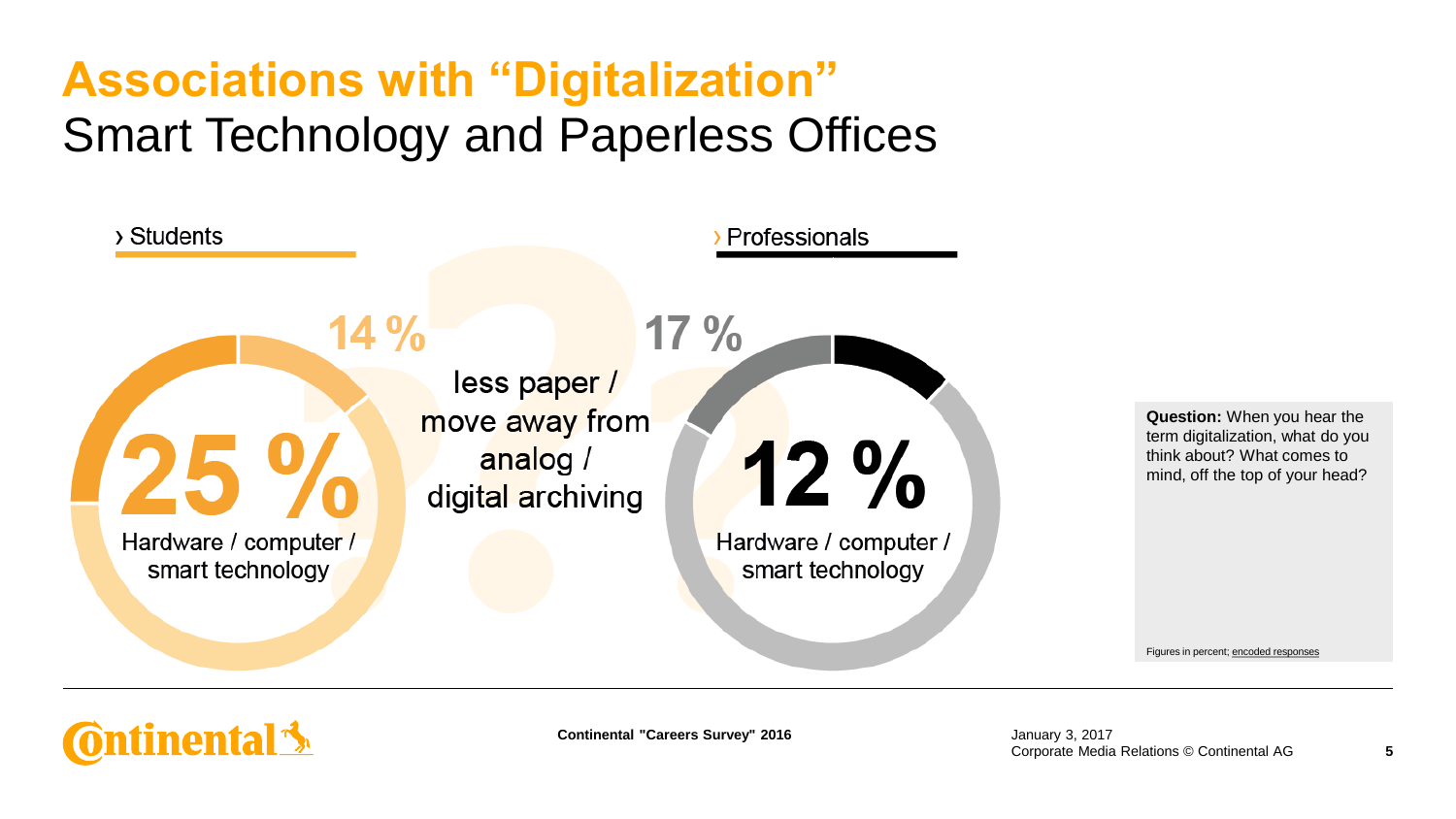#### **Opinions on Always Being Contactable** Respondents Give a Conflicting Picture



**Question:** As a result of increasing digitalization, people nowadays can be contacted and can contact others virtually around the clock. What are your opinions of this development?

Figures in percent

#### **Ontinental**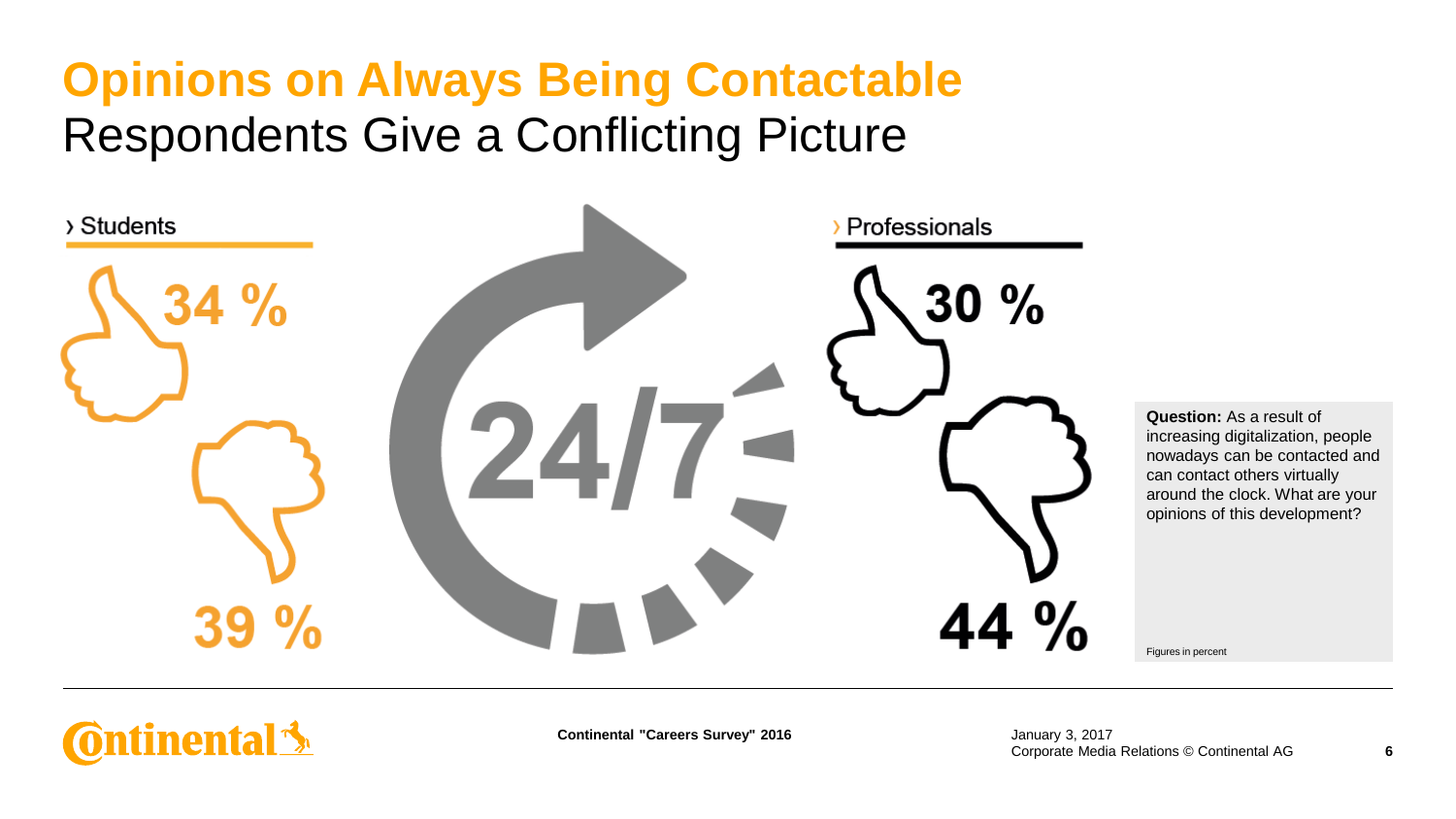# **Impact of Digitalization on Daily Working Life** Networks More Important/Places of Work Chosen More Freely



**Question:** Digitalization can have very different impacts on daily working life. Please say to what extent you agree or disagree with the following statements.

Figures in percent; top box ratings on a scale from  $1 =$  agree completely to  $5 =$  disagree completely

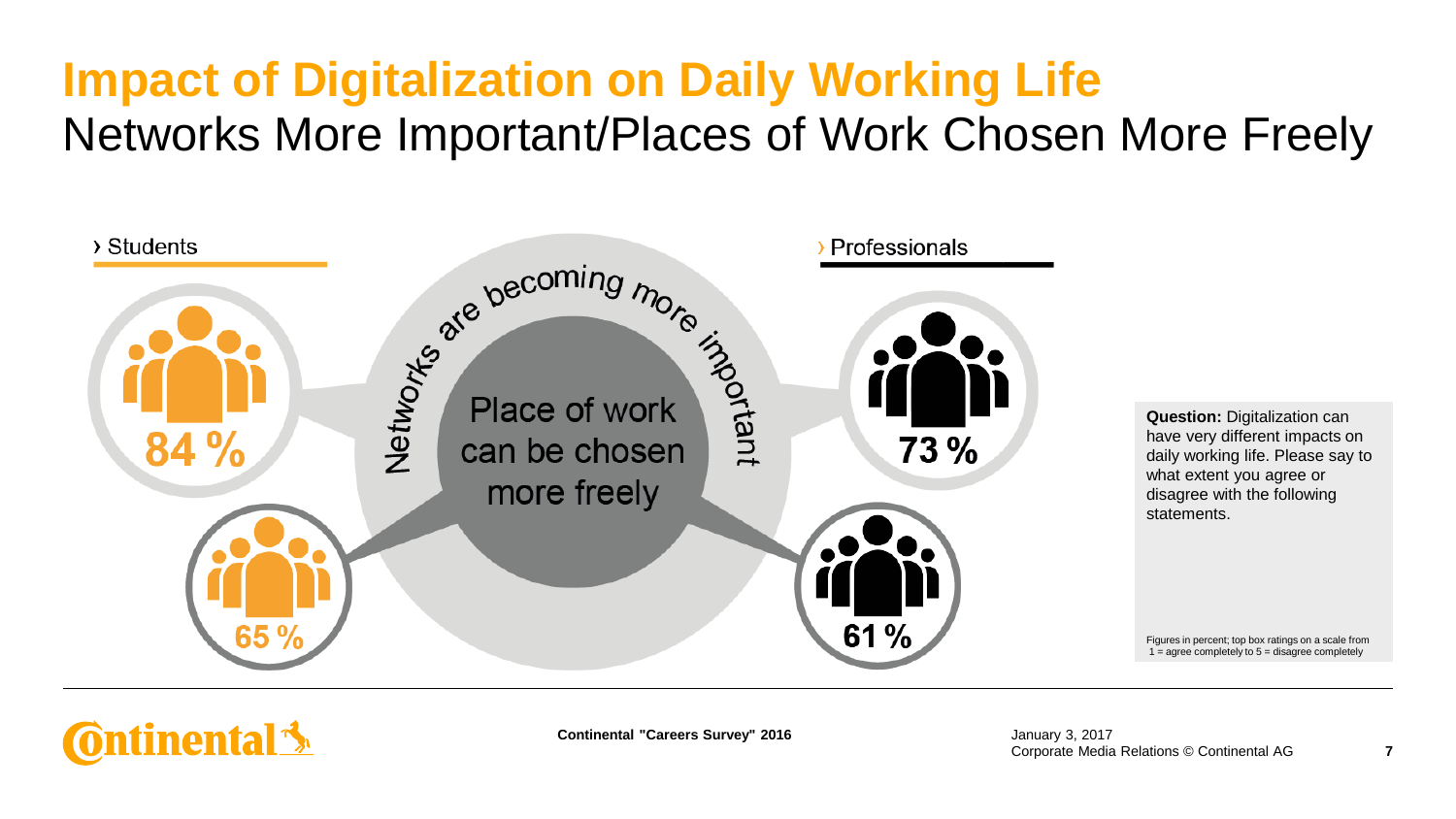## **Impact of Digitalization on Daily Working Life** Concerns about Overload and Stress-Related Illnesses



**Question:** Digitalization can have very different impacts on daily working life. Please say to what extent you agree or disagree with the following statements.

Figures in percent; top box ratings on a scale from  $1 =$  agree completely to  $5 =$  disagree completely

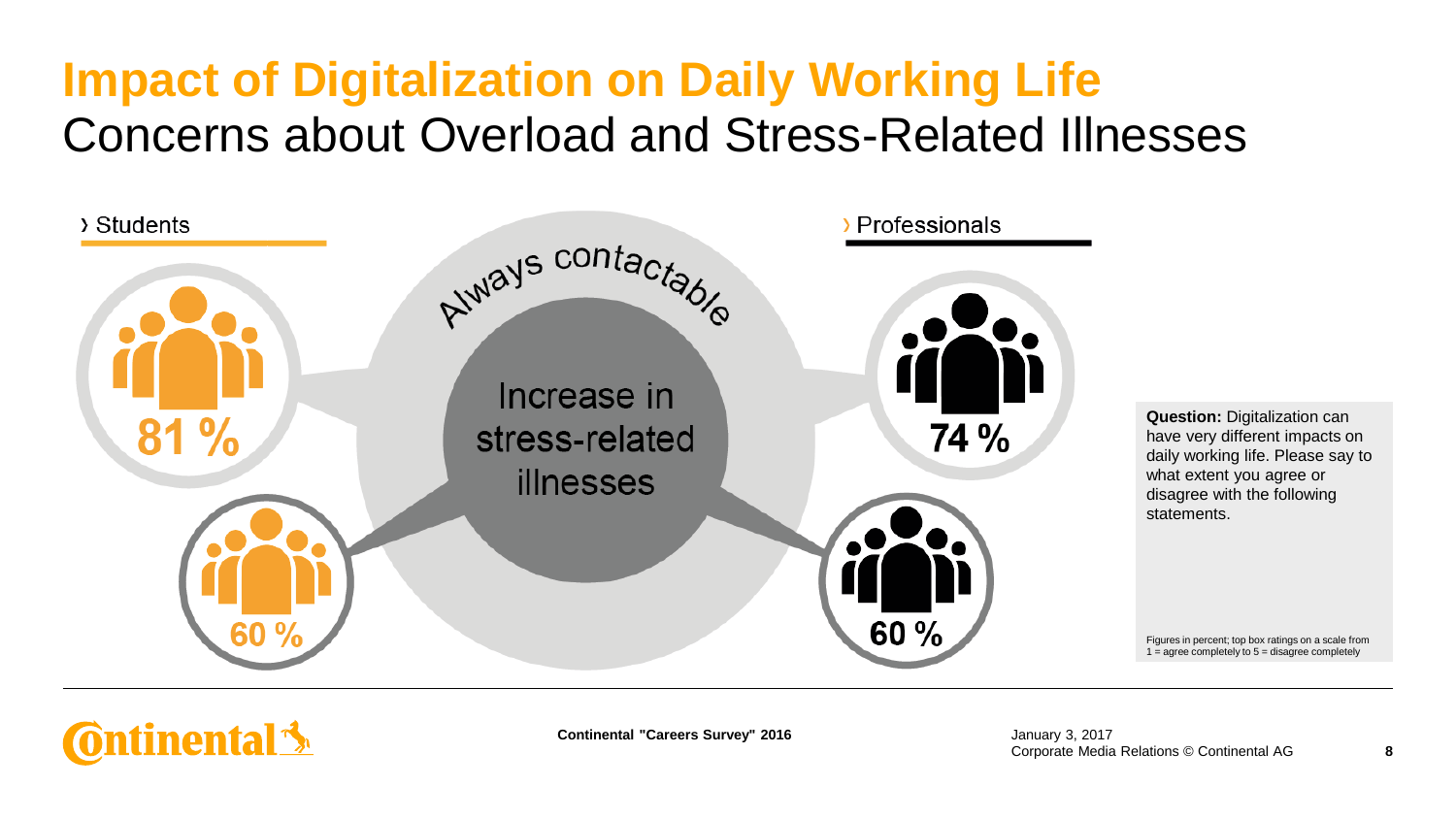### **Comparison of** *Expected* **and** *Personal* **Flexibility** Respondents Anticipate High Demands on Flexibility



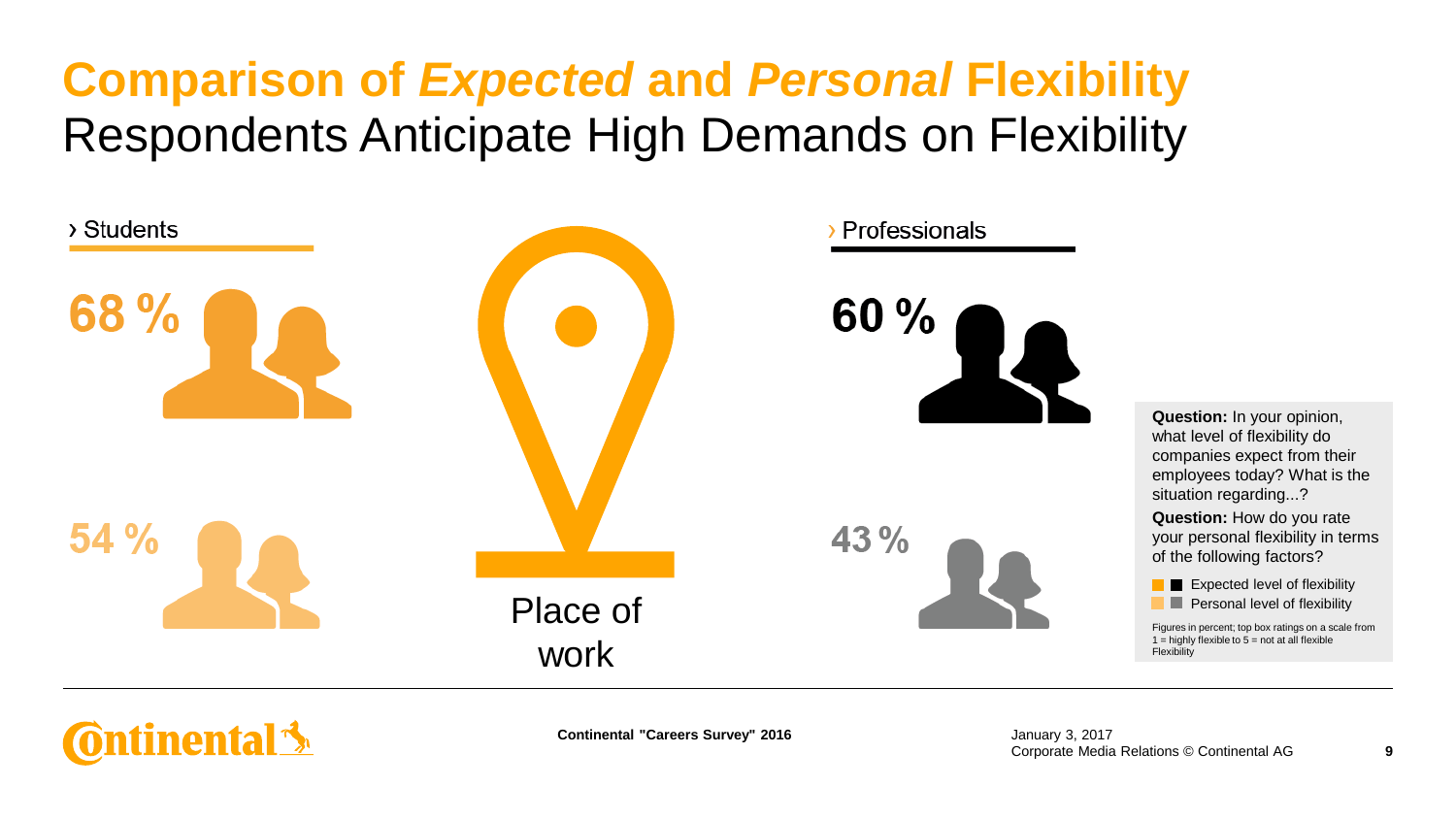### **Most Important Goals in Work Life** Work-Life Balance in First Place



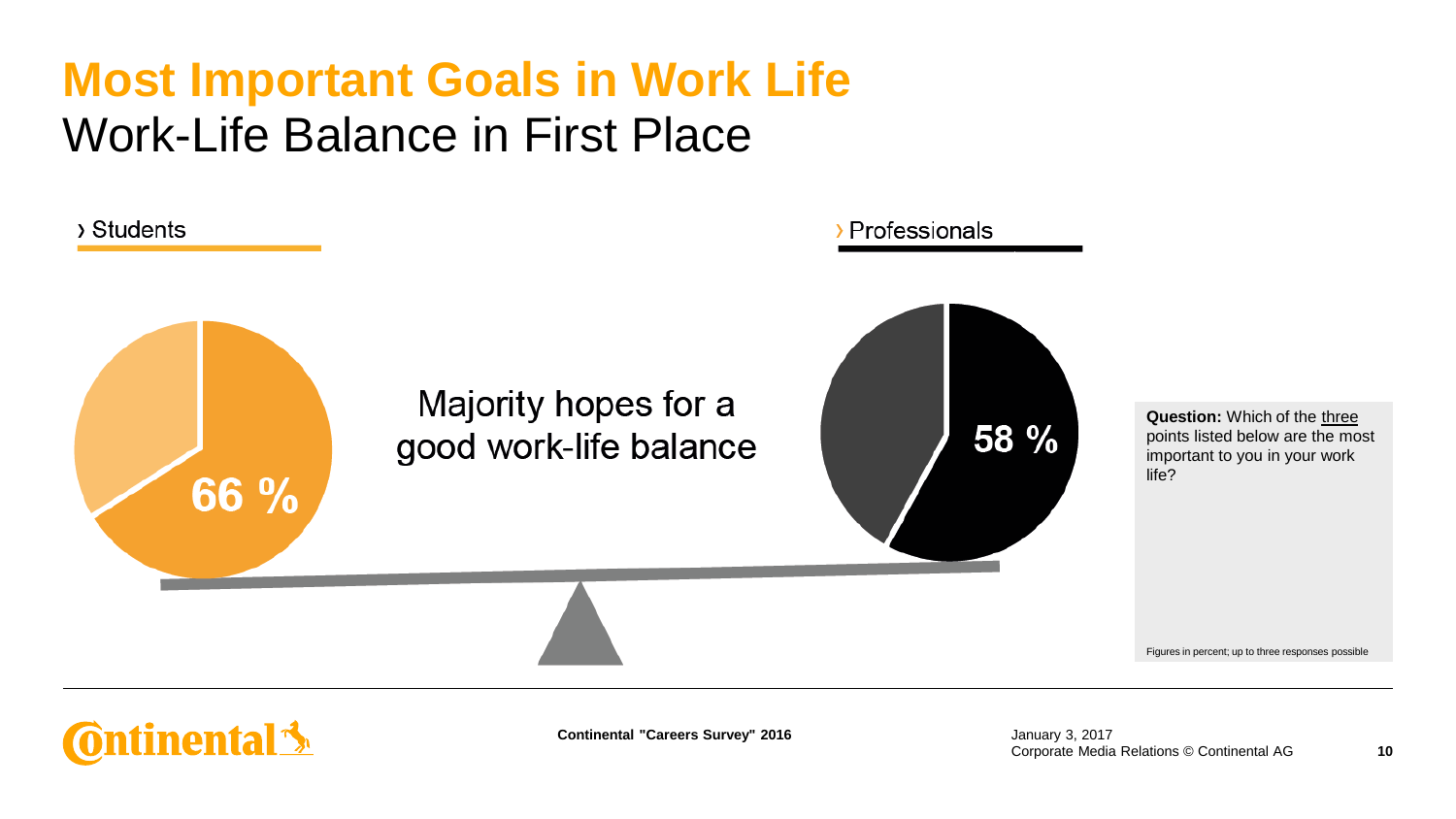## **Most Important Goals in Work Life** Secure Job in Second Place





**Continental "Careers Survey" 2016**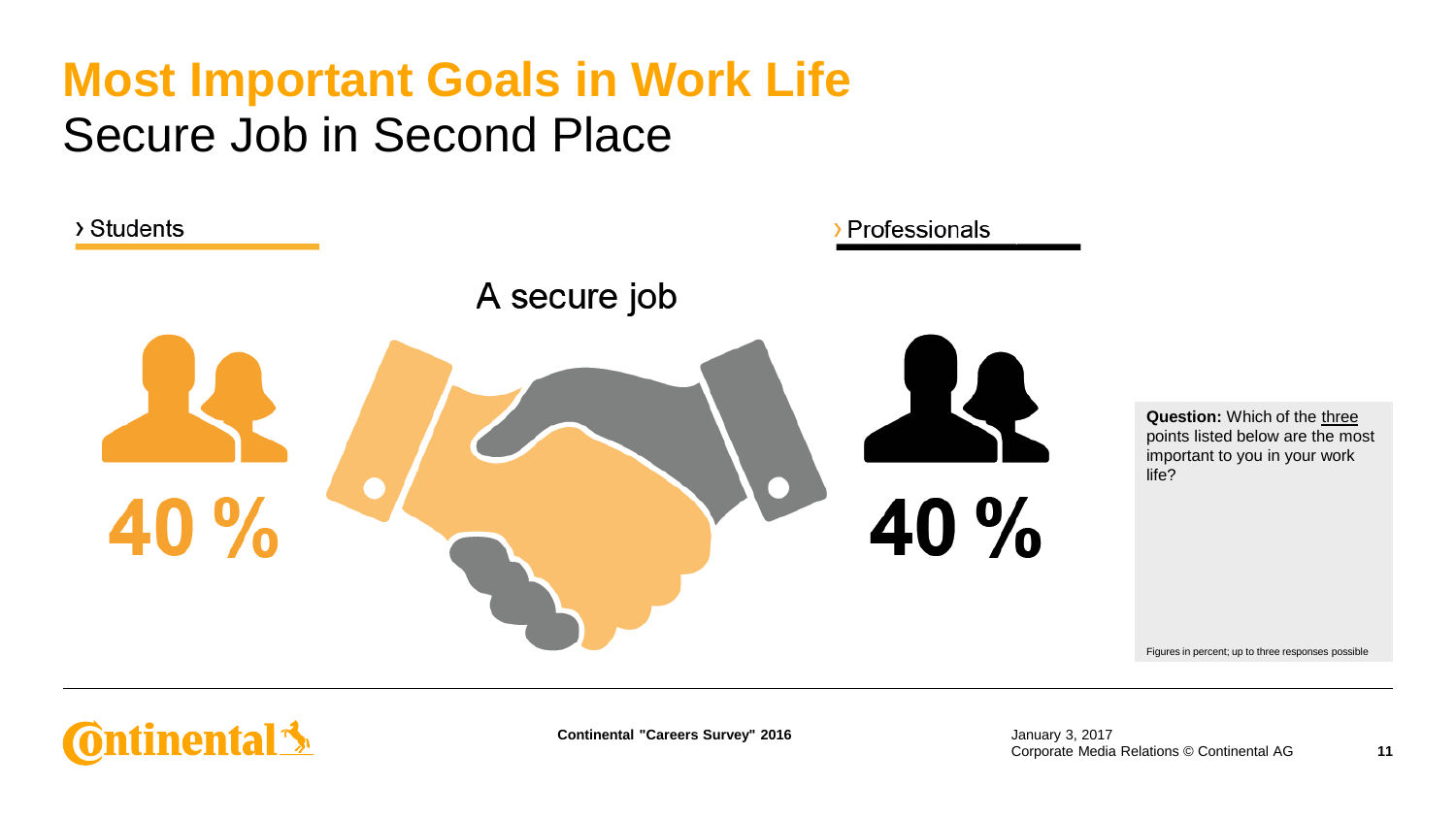# **Most Important Goals in Work Life** Good Pay in Third Place

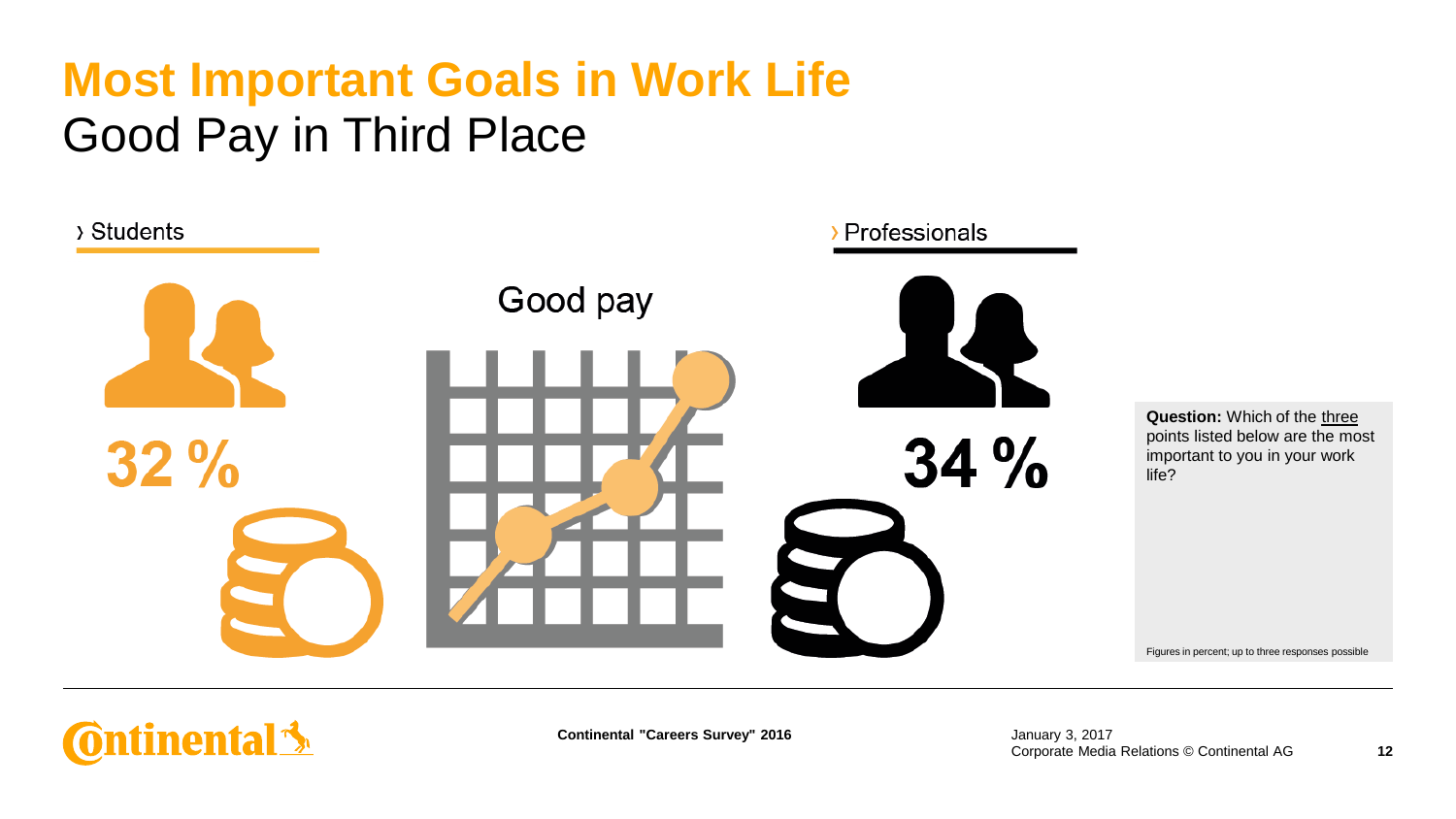# **Aspects of Digitalization in the World of Work** Respondents Consider These Factors to Be Highly Relevant



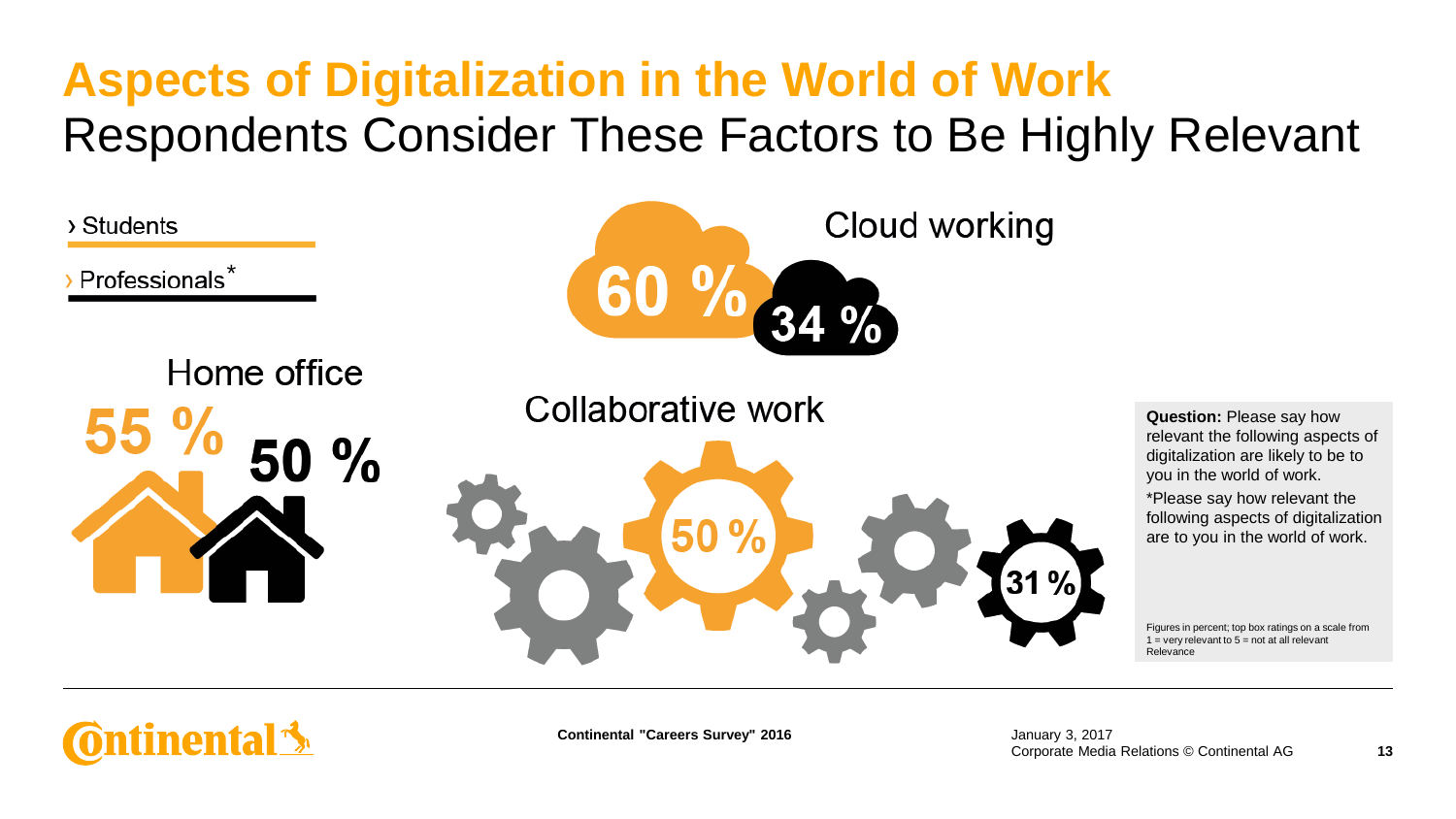# **Aspects of Digitalization in the World of Work** Respondents Consider These Factors to Be Highly Relevant



**Ontinental 3**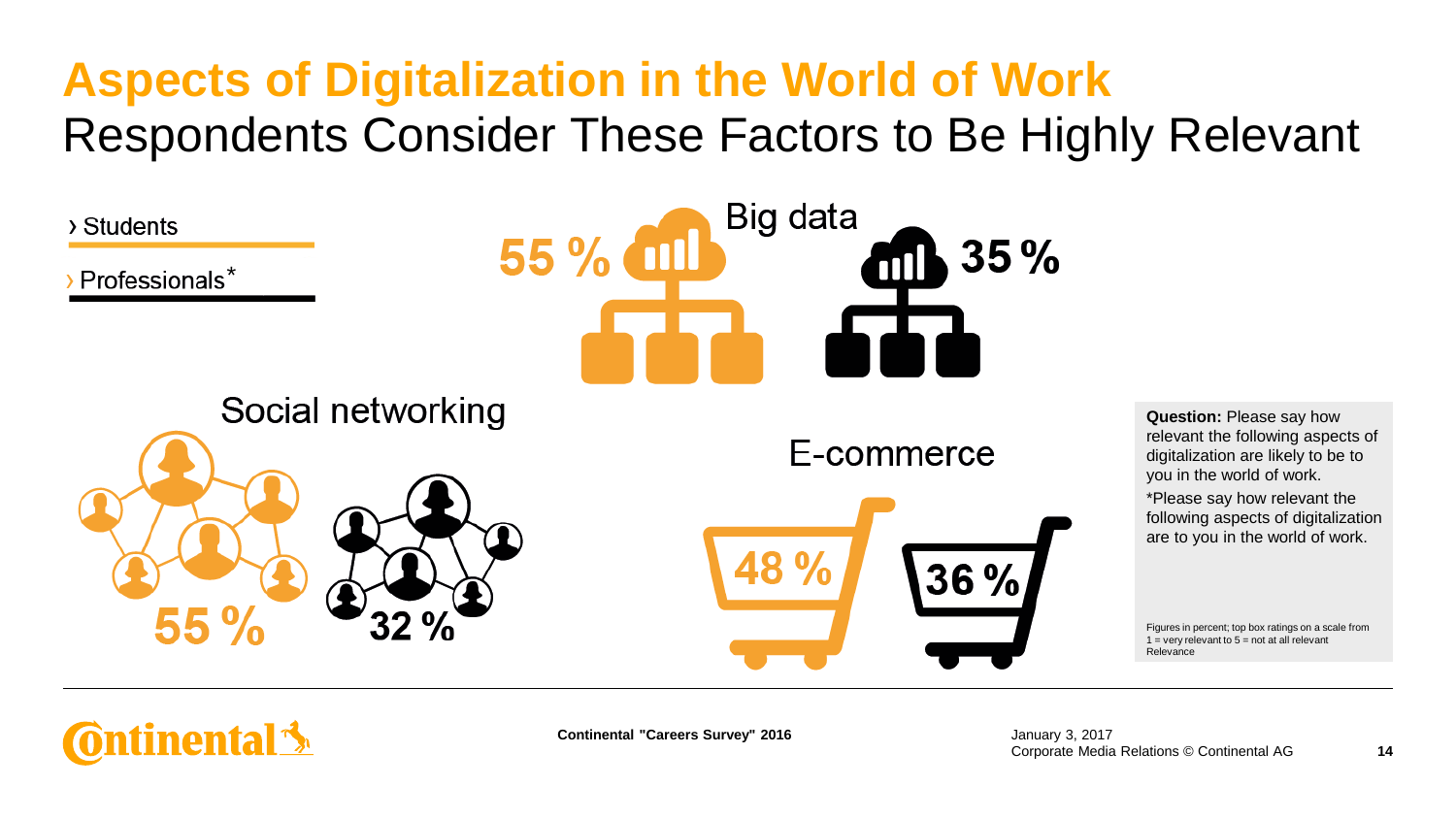

- Only 2 percent of students and 3 percent of employed persons in Germany fear job loss as a result of digitalization.
- › Rather, they believe that modern technology can help to achieve a better work-life balance than previously.
- However, at the same time, their biggest worry is being more stressed in the workplace.
- Digitalization has not only a vast technical side, but also a social dimension that is at least as important.
- › People in Germany are aware of the power of change that digitalization holds for the world of work. However, they often have very little perception of how and when it will have an impact.
- › Companies have a high level of responsibility in giving people direction and, at the same time, including them in the change processes as an influential force. At the same time, they need to create an environment for their employees in which they can continue to grow successfully with the challenges of digitalization and are able to develop their full potential.